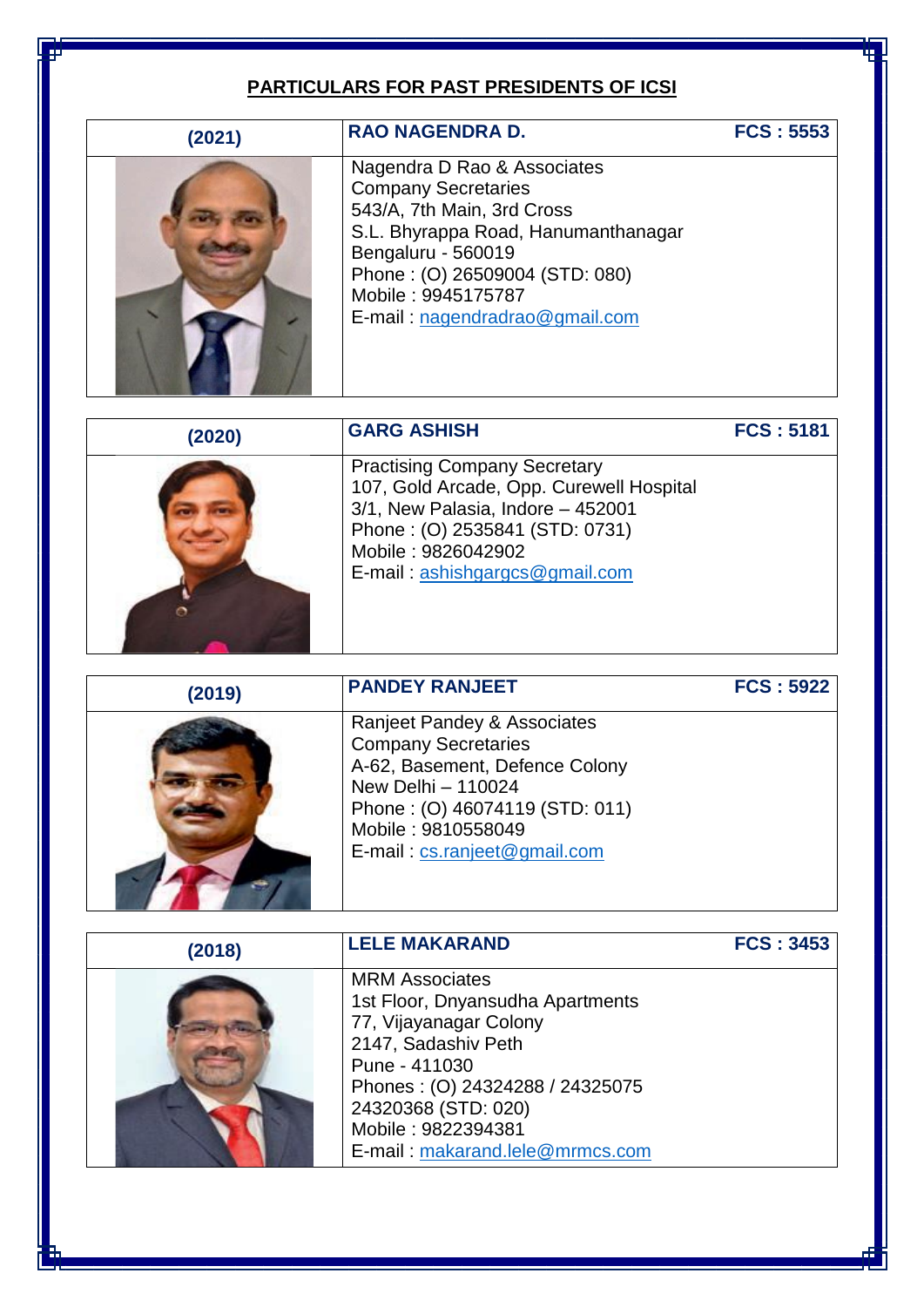# **(2017) AGRAWAL SHYAM (Dr.) FCS : 6624**

| Agra         |
|--------------|
| Com          |
| 61, L        |
| 1st, $\cdot$ |
| Tonk         |
| Jaipt        |
| Mobi         |
| $E-m$        |
|              |
|              |

wal Shyam & Associates pany Secretaries Luv Kush Nagar J.P. Underpass, Sahkar Marg k Road ur - 302 015 ile : 9314923451 ail: [info@shyamagrawal.com](mailto:info@shyamagrawal.com)

**(2016) Dr. BINANI MAMTA (Ms.) FCS : 4525** Company Secretary Room No.6, 4th Floor, Commerce House 2A Ganesh Chandra Avenue Kolkata - 700 013 Phone : (O) 22132045/2046 (STD: 033) (R) 23565964 Mobile : 9831099551 E-mail : [mamtabinani@gmail.com](mailto:mamtabinani@gmail.com) [mamtab@mamtabinani.com](mailto:mamtab@mamtabinani.com)

### **(2015) MEHTA ATUL H. FCS : 5782**

Mehta & Mehta Company Secretaries 3/1209, Navjivan Society Lamington Road, Grant Road Mumbai - 400 008 Phones : (O) 66119696 (STD: 022) (R) 24938155 Mobile : 9820223978 E-mail : [atul@mehta-mehta.com](mailto:atul@mehta-mehta.com)

| (2014) | <b>SRIDHARAN R.</b>                                                                                                                                                                                                                                                                                                                                                 | <b>FCS: 4775</b> |
|--------|---------------------------------------------------------------------------------------------------------------------------------------------------------------------------------------------------------------------------------------------------------------------------------------------------------------------------------------------------------------------|------------------|
|        | R. Sridharan & Associates<br><b>Company Secretaries</b><br>New No. 44, Old No. 25, Flat No. 3<br>Thiruvarangam Apartments, 1 <sup>st</sup> Floor<br>Unnamalai Ammal Street<br>T. Nagar, Chennai - 600 017<br>Phones: (O) 42166988 (STD: 044)<br>(R) 43502664 / 28140710 (STD: 044)<br>Mobile: 9841018446<br>E-mail: sribhav251959@gmail.com<br>sridharan.r@aryes.in |                  |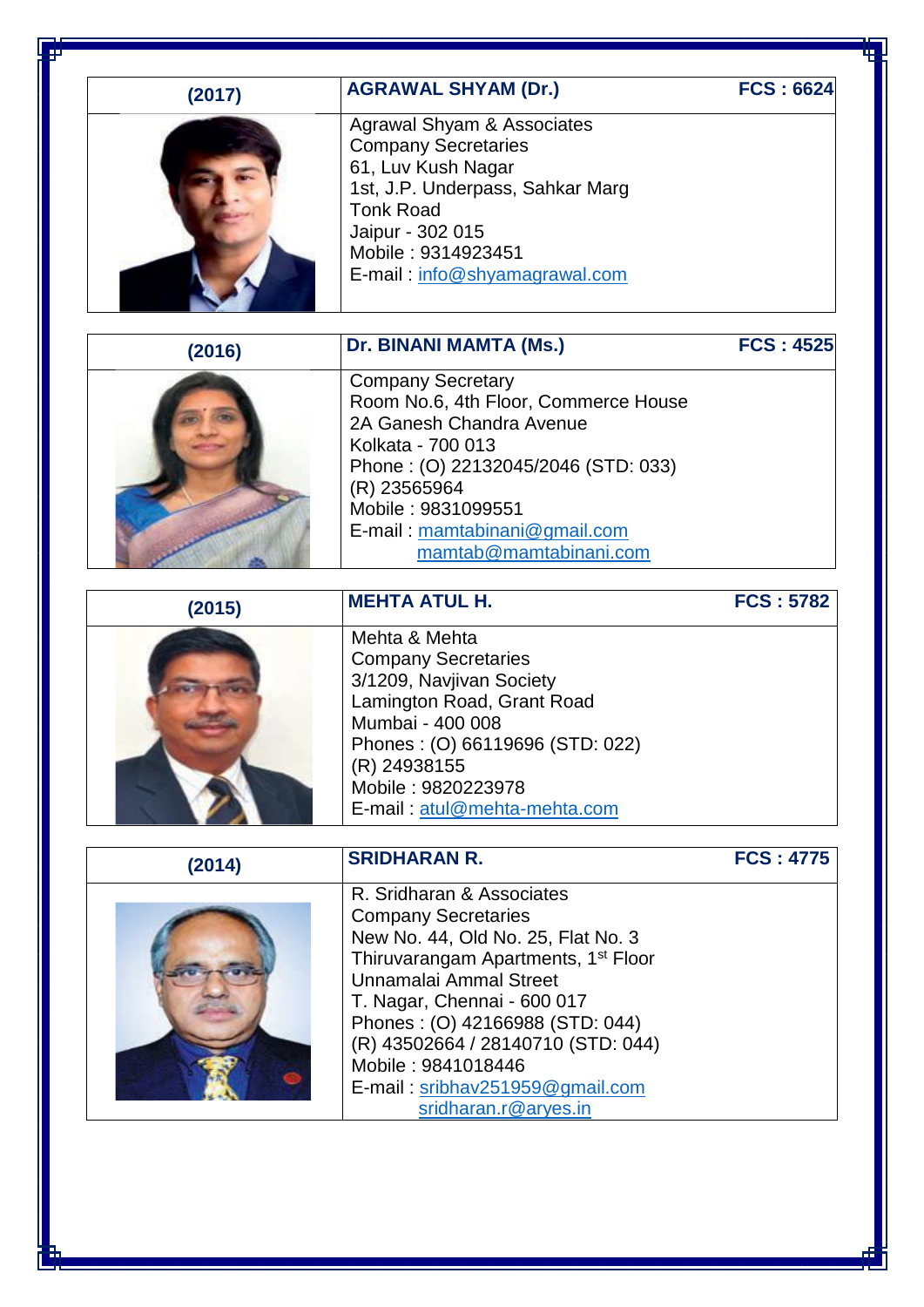| (2013) | <b>ANANTHASUBRAMANIAN S.N.</b>                                                                                                                                                                                                                                                                                            | <b>FCS: 4206</b> |
|--------|---------------------------------------------------------------------------------------------------------------------------------------------------------------------------------------------------------------------------------------------------------------------------------------------------------------------------|------------------|
|        | S.N. Ananthasubramanian & Co.<br><b>Company Secretaries</b><br>Building No. 10, Flat No. 26<br>Brindaban Society, Thane (West) - 400 601<br>Phones: (O) 25345648 / 25432704 (STD: 022)<br>Mobile: 9223450551<br>E-mail: sna@snaco.net                                                                                     |                  |
| (2012) | <b>AHMAD NESAR</b>                                                                                                                                                                                                                                                                                                        | <b>FCS: 3360</b> |
|        | Proprietor, Nesar & Associates<br><b>Company Secretaries</b><br>"Sankalp", C-227, Ground Floor<br>Paryavaran Complex, Westend Marg<br>(Near Garden of Five Senses)<br>New Delhi -110 030<br>Phones: (O) 29536312 / 29532342 (STD: 011)<br>Mobile: 9810044367<br>E-mail: nesarassociates@yahoo.com<br>csnesar367@gmail.com |                  |
| (2011) | <b>MURARKA ANIL</b>                                                                                                                                                                                                                                                                                                       | <b>FCS: 3150</b> |
|        | A Murarka & Co<br><b>Company Secretaries</b><br>"Diamond Prestige"<br>41-A, A.J.C. Bose Road, 3rd Floor<br>Suite No. 301, Kolkata - 700 017 (W.B.)<br>Phones: (O) 40616033/34/35<br>Mobile: 9830051304 / 9330451304<br>E-mail: anilmurarka@gmail.com                                                                      |                  |
| (2010) | <b>KHANVALKAR VINAYAK S.</b>                                                                                                                                                                                                                                                                                              | <b>FCS: 2489</b> |
|        | Partner, Kanj & Co. LLP<br><b>Company Secretaries</b><br>3-4, Aishwarya Sankul, S. No. 17<br>Near Sangam Press, G.A. Kulkarni Road<br>Opp. Joshi Railway Museum, Kothrud<br>Pune - 411 038<br>Phone: (O) 65296055 / 65204591<br>Mobile: 9822044370                                                                        |                  |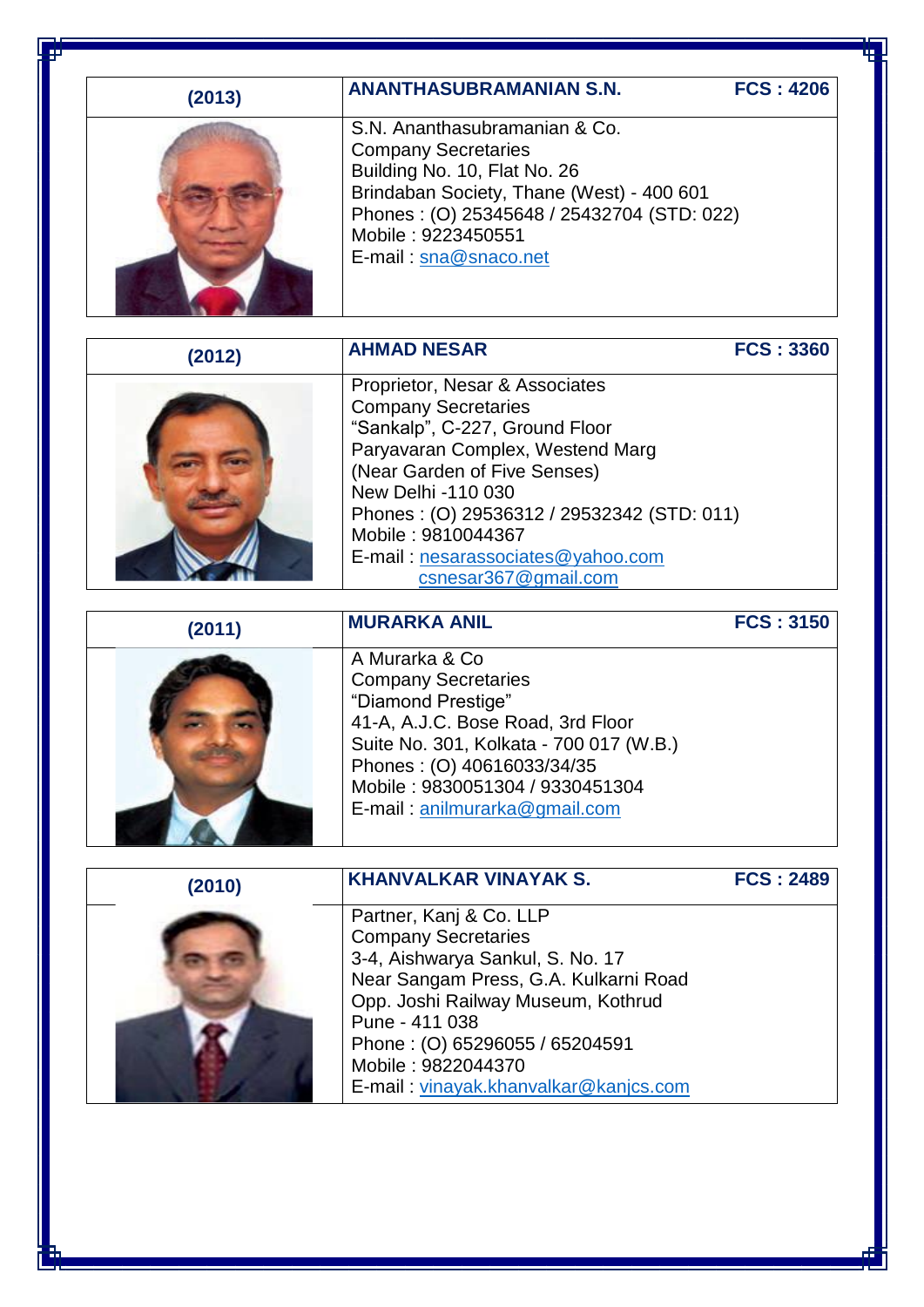| (2009) | <b>DATLA HANUMANTA RAJU</b>                                                                                                                                                                                                                                                                                | <b>FCS: 4044</b> |
|--------|------------------------------------------------------------------------------------------------------------------------------------------------------------------------------------------------------------------------------------------------------------------------------------------------------------|------------------|
|        | <b>Practising Company Secretary</b><br>D. Hanumanta Raju & Company<br><b>Company Secretaries</b><br>B:13, F:1 & F:2, P.S. Nagar<br>Vijayanagar Colony, Hyderabad - 500 057<br>Phones: (O) 23341213 (D) / 23347946<br>23340985 (STD: 040)<br>(R) 23348676<br>Mobile: 9848045001<br>E-mail: dhr300@gmail.com |                  |
|        | dhr300@yahoo.com                                                                                                                                                                                                                                                                                           |                  |
| (2008) | <b>BAKSHI KEYOOR</b>                                                                                                                                                                                                                                                                                       | <b>FCS: 1844</b> |
|        | <b>Designated Partner</b><br><b>Ardent Ventures LLP</b><br>22, New York Tower - B<br>Nr. Thaltej Cross Roads, S G Highway<br>Thaltej, Ahmedabad-380 054<br>Phones: (O) 26925486 (STD: 079)<br>Mobile: 9321607366/9870041029<br>E-mail: keyoorbakshi@gmail.com                                              |                  |
| (2007) | <b>MALHOTRA PREETI (Ms.)</b>                                                                                                                                                                                                                                                                               | <b>FCS: 3680</b> |
|        | Chairman<br><b>Smart Group</b><br>902-903, Le Meriden Commercial Tower,<br>Hotel Le Meriden. Windsor Place<br>New Delhi - 110001<br>Mobile: 9810079117<br>E-mail: preeti.malhotra@spiceglobal.com<br>preetimalhotra.spice@gmail.com                                                                        |                  |
|        | <b>CHORARIA H.M.</b>                                                                                                                                                                                                                                                                                       |                  |

| (2006) | <b>CHORARIA H.M.</b> |
|--------|----------------------|
|        | (Deceased)           |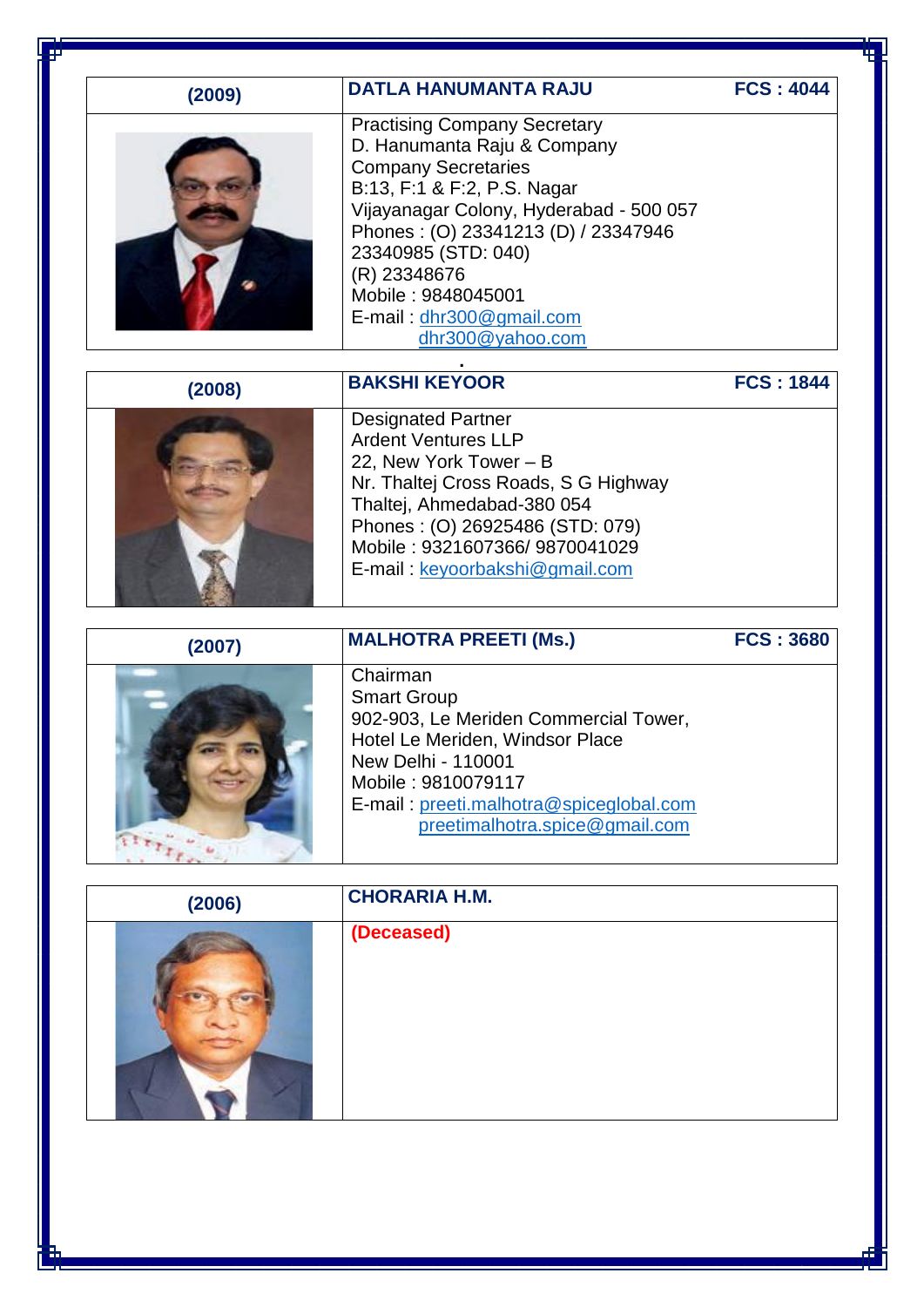| (2005) | <b>RAVIR.</b>                                                                                                                                                                                                                                                                          | <b>FCS: 2608</b> |
|--------|----------------------------------------------------------------------------------------------------------------------------------------------------------------------------------------------------------------------------------------------------------------------------------------|------------------|
|        | <b>Managing Director</b><br>Cameo Corporate Services Ltd.<br>'Subramanian Building<br>No. 1, Club House Road, Chennai - 600 002<br>Phones: (O) 28460464 (STD: 044)<br>(R) 22521960<br>Mobile: 9840033044<br>Fax: (O) 28460074<br>E-mail: raviram44@yahoo.com<br>raviram@cameoindia.com |                  |

| (2004) | <b>ATHAVALE MAHESH ANANT</b>                                                                                                                                                                         | <b>FCS: 2412</b> |
|--------|------------------------------------------------------------------------------------------------------------------------------------------------------------------------------------------------------|------------------|
|        | <b>Practising Company Secretary</b><br>Kanj & Co. LLP<br>3 - 4, Aishwarya Sankul<br>Opp. Joshi Railway Museum, Kothrud<br>Pune - 411 038<br>Mobile: 9822595741<br>E-mail: mahesh.athavale@kanjcs.com |                  |

| (2003) | <b>VIJAY PAVAN KUMAR</b>                                                                                                                                                                                      | <b>FCS: 3104</b> |
|--------|---------------------------------------------------------------------------------------------------------------------------------------------------------------------------------------------------------------|------------------|
|        | Founder<br><b>Corporate Professionals</b><br>D-28, South Extension, Part-1<br>New Delhi - 110 049<br>Phones: (O) 40622202 (D) (STD: 011)<br>(R) 24636916<br>Mobile: 9810032568<br>E-mail: pkvijay@indiacp.com |                  |

| (2002) | <b>GANGOPADHYAY SUBHRENDU</b> |
|--------|-------------------------------|
|        | (Deceased)                    |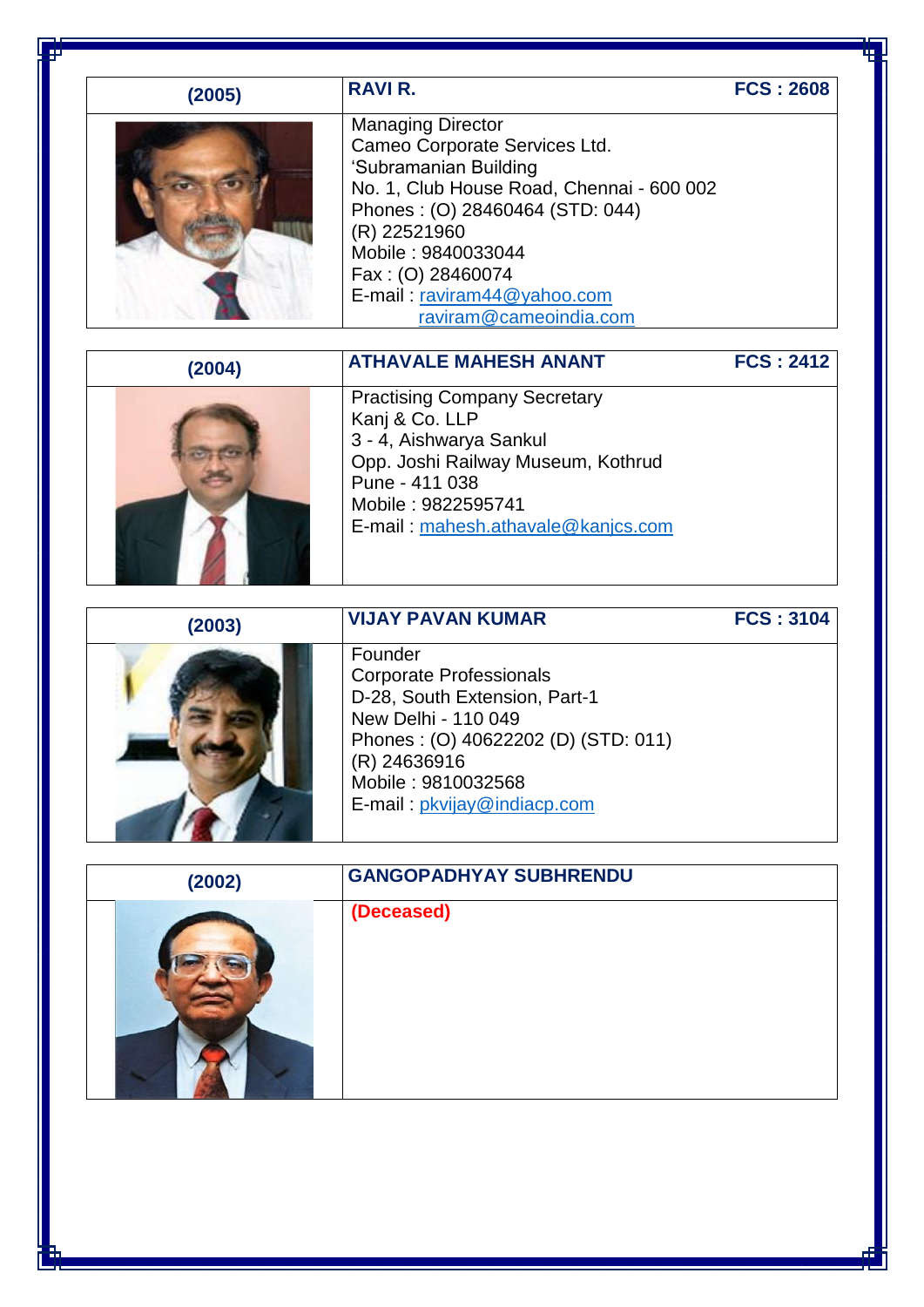| L<br>ı |  |
|--------|--|
|        |  |

## **JAGAN MOHAN RAO P.V.S. (Dr.) FCS : 1906**



308 Gulmohar, Himasai Gardens RTC Cross Roads Jawahar Nagar Hyderabad 500 020 Mobile : 9848049467 E-mail : [pvsjmr@yahoo.co.in](mailto:pvsjmr@yahoo.co.in)

**(2000)**

**SRIDHAR J. (Dr.) FCS : 1760**

| <b>Company Secretary</b>                 |
|------------------------------------------|
| Bajaj Auto Limited                       |
| Mumbai-Pune Road, Akurdi, Pune - 411 035 |
| Phones: (0) 27406603 (STD: 020)          |
| (R) 27291646                             |
| Mobile: 9890500234                       |
| E-mail: jsridhar@bajajauto.co.in         |
|                                          |

| (1999) | <b>GANDA VIRENDER</b>                          | <b>FCS: 913</b> |
|--------|------------------------------------------------|-----------------|
|        | Senior Advocate                                |                 |
|        | Office Address: C-20, South Extension Part-II, |                 |
|        | New Delhi - 110049                             |                 |
|        | Chamber No. 153 High Court of Delhi            |                 |
|        | Sher Shah Road, New Delhi-110003               |                 |
|        | Phones: (O) 23385208, 44262000                 |                 |
|        | (R) 44262042 (STD: 011)                        |                 |
|        | Mobile: 9810099873                             |                 |
|        | E-mail: virender.ganda@gmail.com               |                 |

| (1998) | <b>DHANUKA B.P.</b> |
|--------|---------------------|
|        | (Deceased)          |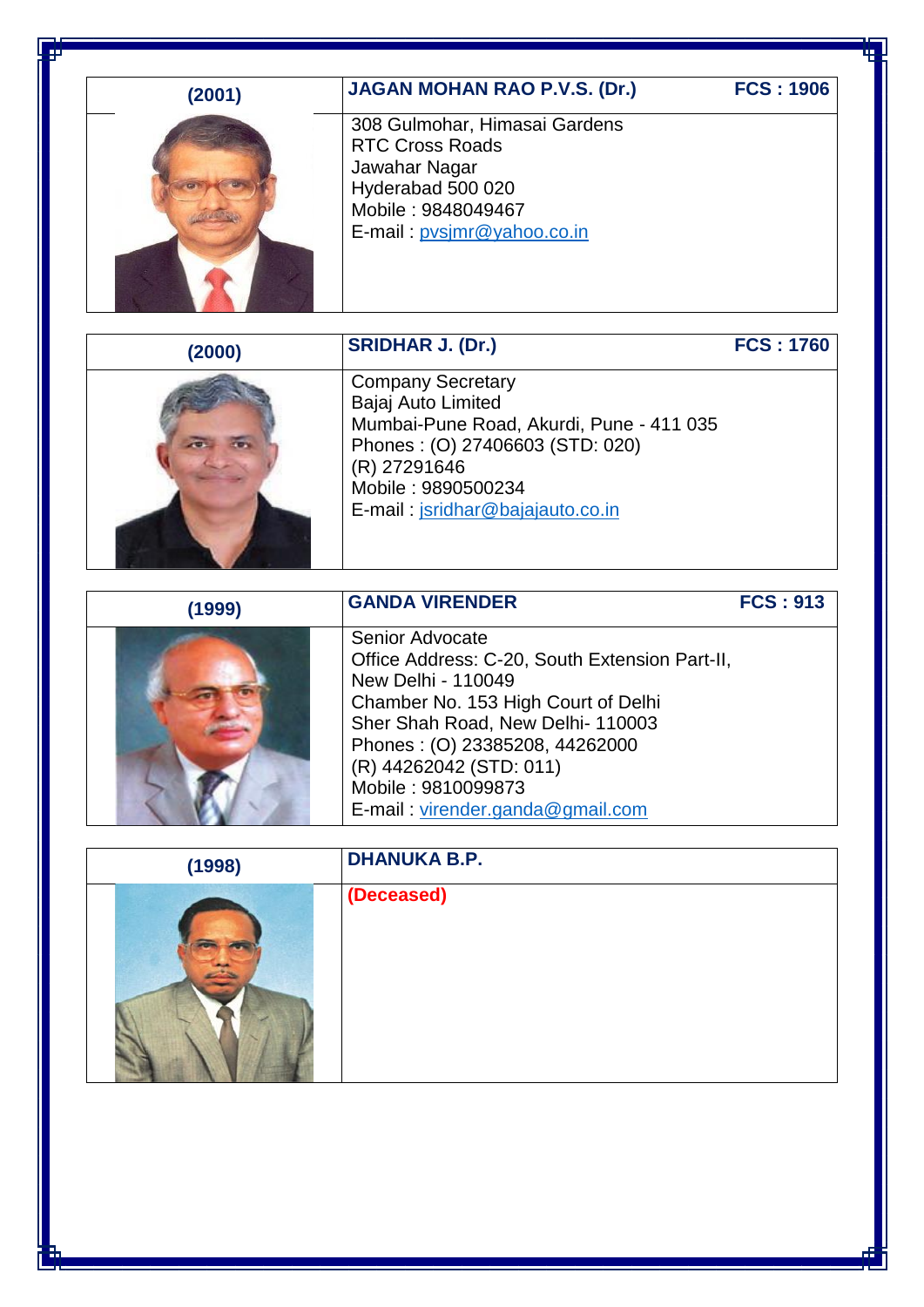| (1997) | <b>PRAHLADA RAO D.K.</b>                                                                                                                                                                                                                             | <b>FCS: 400</b>  |
|--------|------------------------------------------------------------------------------------------------------------------------------------------------------------------------------------------------------------------------------------------------------|------------------|
|        | 963, 7th Cross, B.S.K. 1st Stage<br>IInd Block, Bengaluru - 560 050<br>Phones: (R) 26604302 (STD: 080)<br>Mobile: 9341224364<br>E-mail: p.rao1936@gmail.com                                                                                          |                  |
| (1996) | <b>CHANDRATRE K.R. (Dr.)</b>                                                                                                                                                                                                                         | <b>FCS: 1370</b> |
|        | <b>Practising Company Secretary</b><br>'Purtata', 15 Milan Coop. Housing Society<br>Mayur Colony, Kothrud, Pune - 411 038<br>Phones: (O) 25450502 (STD: 020)<br>Mobile: 9881235586<br>E-mail: krchandratre@gmail.com<br>krchandratreoffice@gmail.com |                  |
| (1995) | <b>CHAUDHARY U.K.</b>                                                                                                                                                                                                                                | <b>FCS: 1030</b> |
|        | Senior Advocate<br>E-2, Kailash Colony, New Delhi - 110 048<br>Phones: (O) 65702228/46098991-92<br>(R) 29241392 (STD: 011)                                                                                                                           |                  |

Mobile : 9811177059 Fax : 29241393 E-mail : [ukchaudhary@hotmail.com](mailto:ukchaudhary@hotmail.com) [secretarytoukc@yahoo.com](mailto:secretarytoukc@yahoo.com)

**DANI OM PRAKASH FCS : 1118**

| (1994) | <b>DANI OM PRAKASH</b>                                                                                             |
|--------|--------------------------------------------------------------------------------------------------------------------|
|        | A 28, Sector 26, NOIDA-201301<br>Phones: (R) 4311644 (STD: 0120)<br>Mobile: 9810017632<br>E-mail: omdani@gmail.com |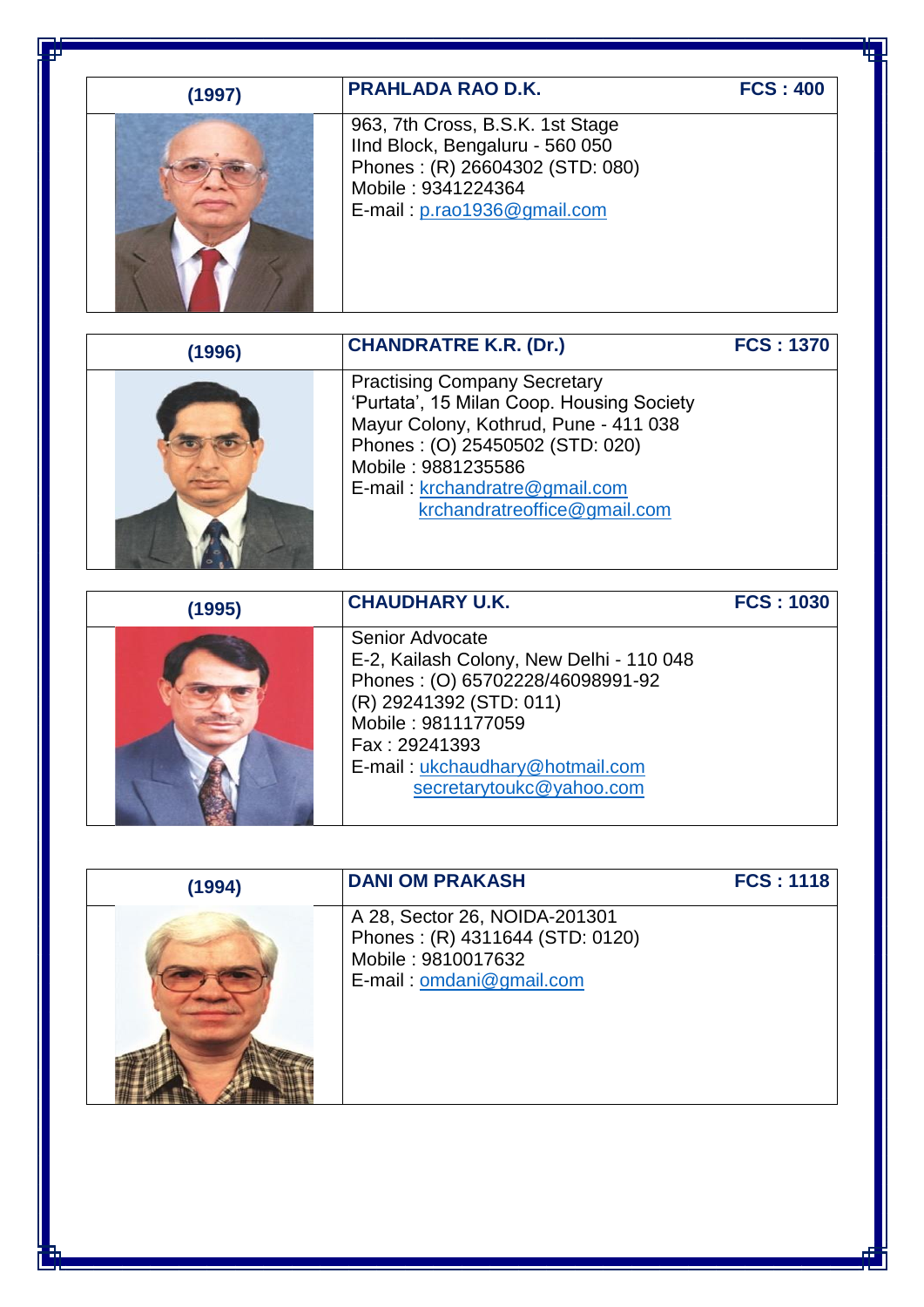| (1993) | <b>SHAH MAHESH</b>                                                                                                                                                                                                        | <b>FCS: 1374</b> |
|--------|---------------------------------------------------------------------------------------------------------------------------------------------------------------------------------------------------------------------------|------------------|
|        | <b>Director</b><br>Inter Corporate Financiers & Consultants Ltd.<br>1/1, Monica Building, 9-B, Lord Sinha Road<br>Kolkata - 700 071<br>Phones: (O) 22826930 / 22828983<br>Mobile: 9831211225<br>E-mail: icfc1@hotmail.com |                  |

| (1992) | <b>RANGAMANI P.T.</b> |
|--------|-----------------------|
|        | (Deceased)            |

| (1991) | <b>VAZIFDAR N.J.N.</b>                                                                                                | <b>FCS: 1030</b> |
|--------|-----------------------------------------------------------------------------------------------------------------------|------------------|
|        | 17, Beach View<br>93, Bhulabhai Desai Road<br>Mumbai - 400 026<br>Mobile: 9820191180<br>E-mail: njnvazifdar@gmail.com |                  |

| (1990) | <b>JAIN D.C.</b>                                                                                                                                                                                                                                                          | <b>FCS: 304</b> |
|--------|---------------------------------------------------------------------------------------------------------------------------------------------------------------------------------------------------------------------------------------------------------------------------|-----------------|
|        | Promoter & Advisor<br>Akums Drugs & Pharmaceuticals Ltd.<br>304, 3rd Floor, Mohan Place, L.S.C<br>C-Block, Saraswati Vihar, Delhi - 110 034<br>Phones: (0) 47511000 (STD: 011)<br>(R) 27010537 / 27016771<br>Mobile: 9811056056<br>Fax: 27023256<br>E-mail: dcj@akums.net |                 |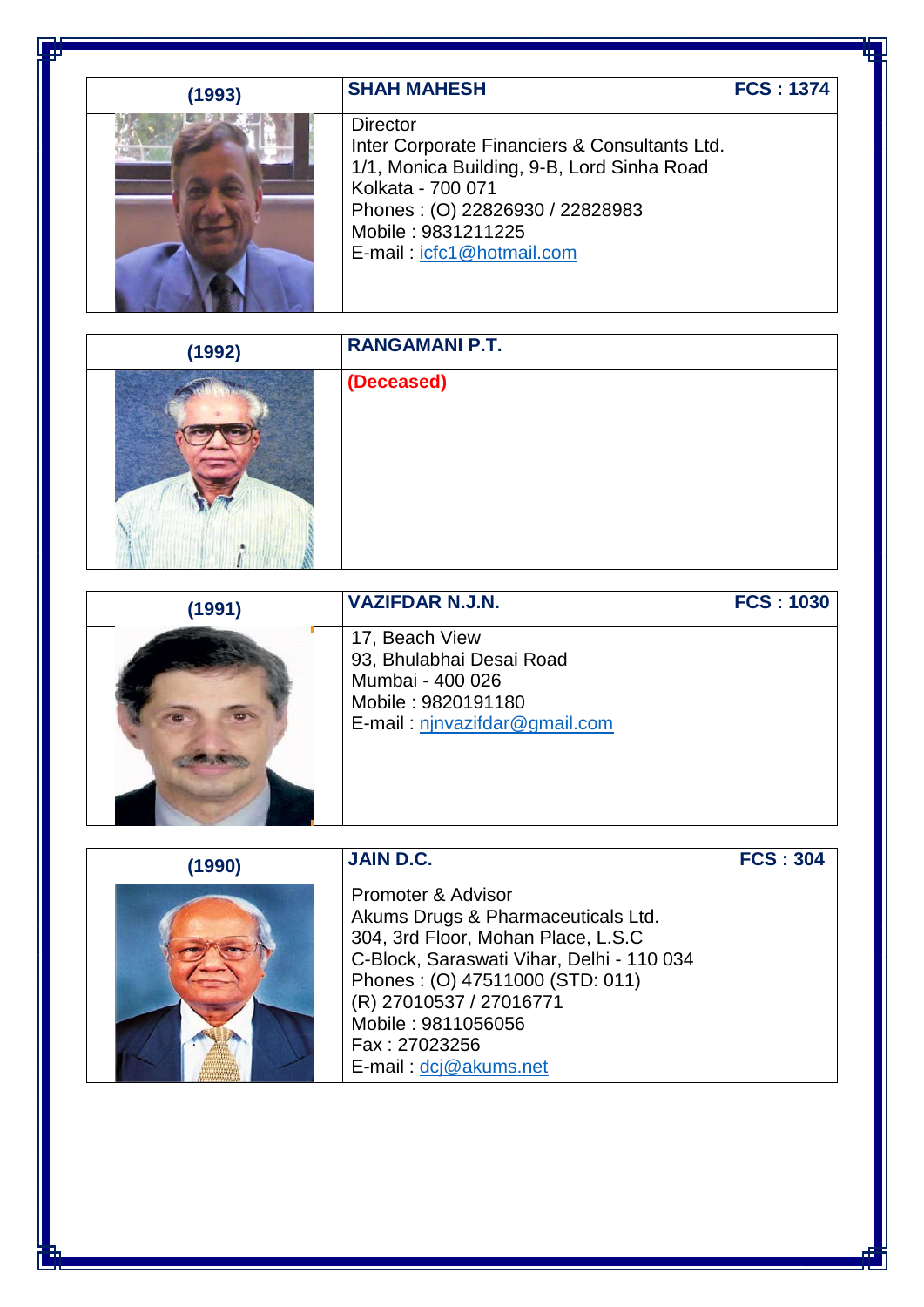| (1989) | <b>SEN SHYAMAL</b> |
|--------|--------------------|
|        | (Deceased)         |

| (1988) | <b>DORAISWAMY B.S.</b>                                                                                                                                                                                                                    | <b>FCS: 868</b> |
|--------|-------------------------------------------------------------------------------------------------------------------------------------------------------------------------------------------------------------------------------------------|-----------------|
|        | <b>Practising Company Secretary</b><br>Flat No. 12A, Jeevika Apartments<br>New No. 46, Pulla Avenue<br><b>Shenoy Nagar</b><br>Chennai - 600 030<br>Phone: (R) 26641922 (STD: 044)<br>Mobile: 9789055615<br>E-mail: bsdstonage@hotmail.com |                 |

| (1987) | <b>RAMACHANDRAN R.</b>                                                                                                                                                                                                      | <b>FCS: 188</b> |
|--------|-----------------------------------------------------------------------------------------------------------------------------------------------------------------------------------------------------------------------------|-----------------|
|        | <b>Practising Company Secretary</b><br>Sri Krishna Kutir<br>Flat No. 25, III Floor, Plots No. 117-118<br>Garodia Nagar, Ghatkopar (East)<br>Mumbai - 400 077<br>Phone: (R) 25064157 (STD: 022)<br>Email: csrrc.42@gmail.com |                 |

| (1986) | <b>NAGARAJAN R.V.</b> |  |
|--------|-----------------------|--|
|        | (Deceased)            |  |
|        |                       |  |
|        |                       |  |
|        |                       |  |
|        |                       |  |
|        |                       |  |
|        |                       |  |
|        |                       |  |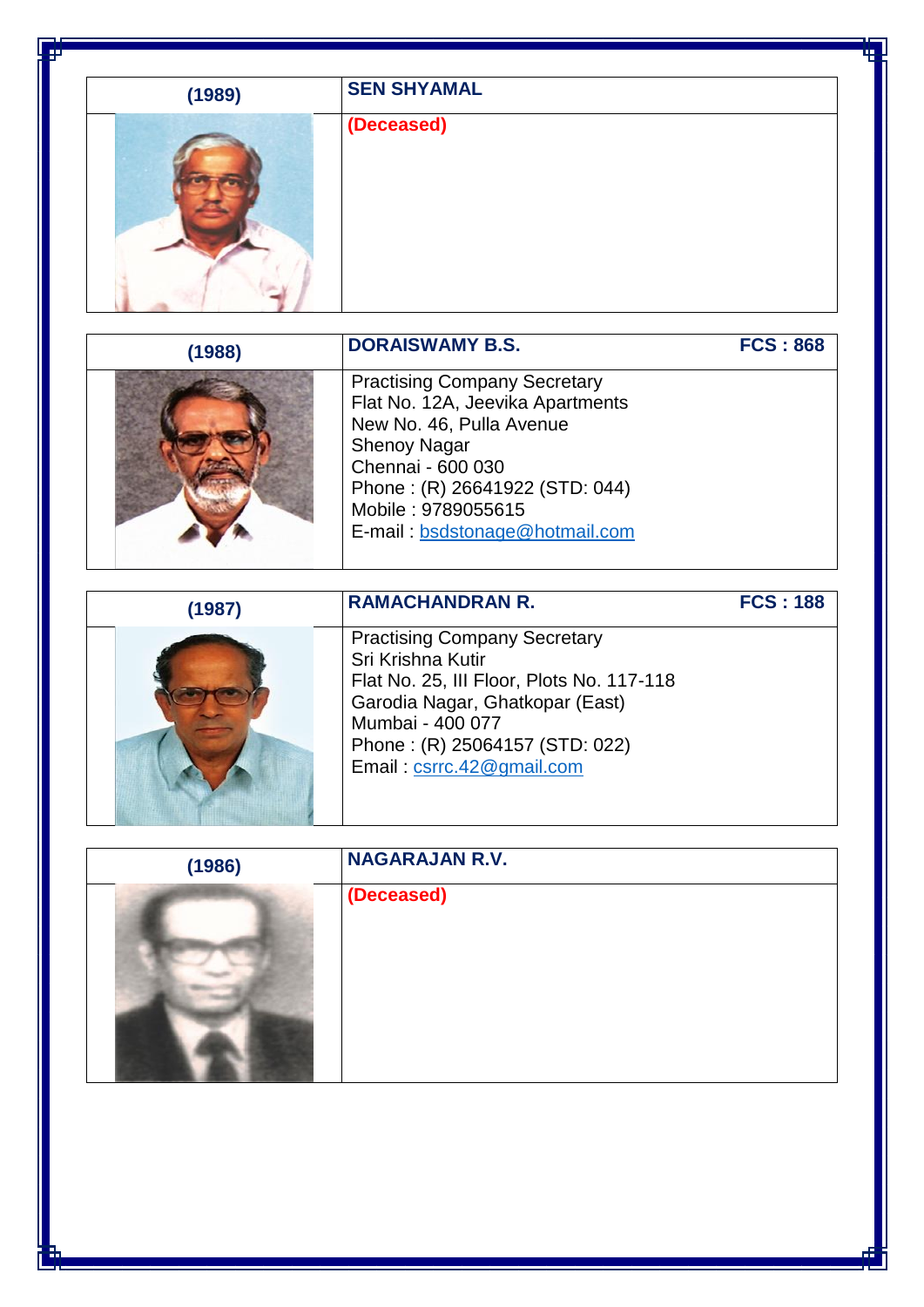| (1984-85) | <b>RAO G.B. (Dr.)</b>                                                                                                                                                                                                                        | <b>FCS: 194</b> |
|-----------|----------------------------------------------------------------------------------------------------------------------------------------------------------------------------------------------------------------------------------------------|-----------------|
|           | Chairman<br>Mars Finance and Consultancy Services Limited<br>289, Asian Games Village<br>(Ganpat Andalkar Block)<br>New Delhi - 110 049<br>Phone: (O) 41019394 (STD: 011)<br>(R) 41750969<br>Mobile: 9810267846<br>E-mail: raogb99@gmail.com |                 |

| $(1983 - 84)$ | <b>SHANBHOGUE K.V.</b> |
|---------------|------------------------|
|               | (Deceased)             |

| $(1982 - 83)$ | <b>SAXENA D.B.</b> |
|---------------|--------------------|
|               | (Deceased)         |

| $(1981 - 82)$ | <b>MISTRY P.P. (Dr.)</b> |
|---------------|--------------------------|
|               | (Deceased)               |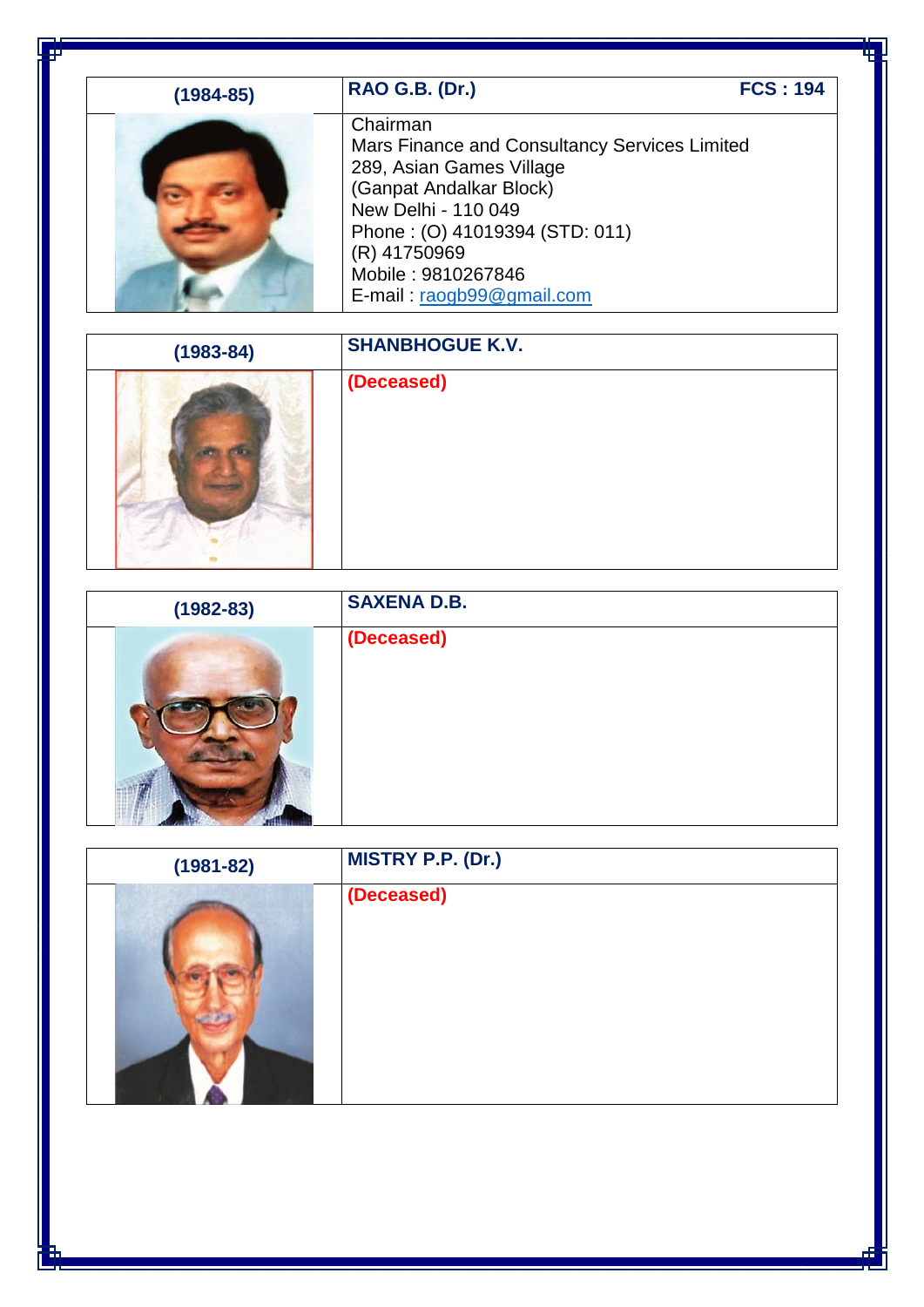| $(1980 - 81)$ | ROY P.R.   |
|---------------|------------|
|               | (Deceased) |

| $(1979 - 80)$ | <b>RAJAGOPALAN R.</b>                                                                                                                                                         | <b>FCS: 222</b> |
|---------------|-------------------------------------------------------------------------------------------------------------------------------------------------------------------------------|-----------------|
|               | 148, 13th Cross<br>Block, R.T. Nagar<br>Bengaluru - 560 032<br>Phone: (R) 23431799 (STD: 080)<br>Mobile: 9845061855<br>E-mail: raju_4@dataone.in<br>r.rajagopalan93@yahoo.com |                 |

**ALC: YES** 

- 12

| $(1977 - 79)$ | <b>SHAH CHINUBHAI R.</b> |
|---------------|--------------------------|
|               | (Deceased)               |

| $(1975 - 77)$ | RAO P.A.S.                                                                                                                                       | <b>FCS: 44</b> |
|---------------|--------------------------------------------------------------------------------------------------------------------------------------------------|----------------|
|               | Advocates<br>Flat No. 302, Royal Meadows<br>3-4-144/1/A, Barkatpura<br>Hyderabad - 500 027<br>Mobile: 9573260795<br>E-mail: pasrao2007@gmail.com |                |